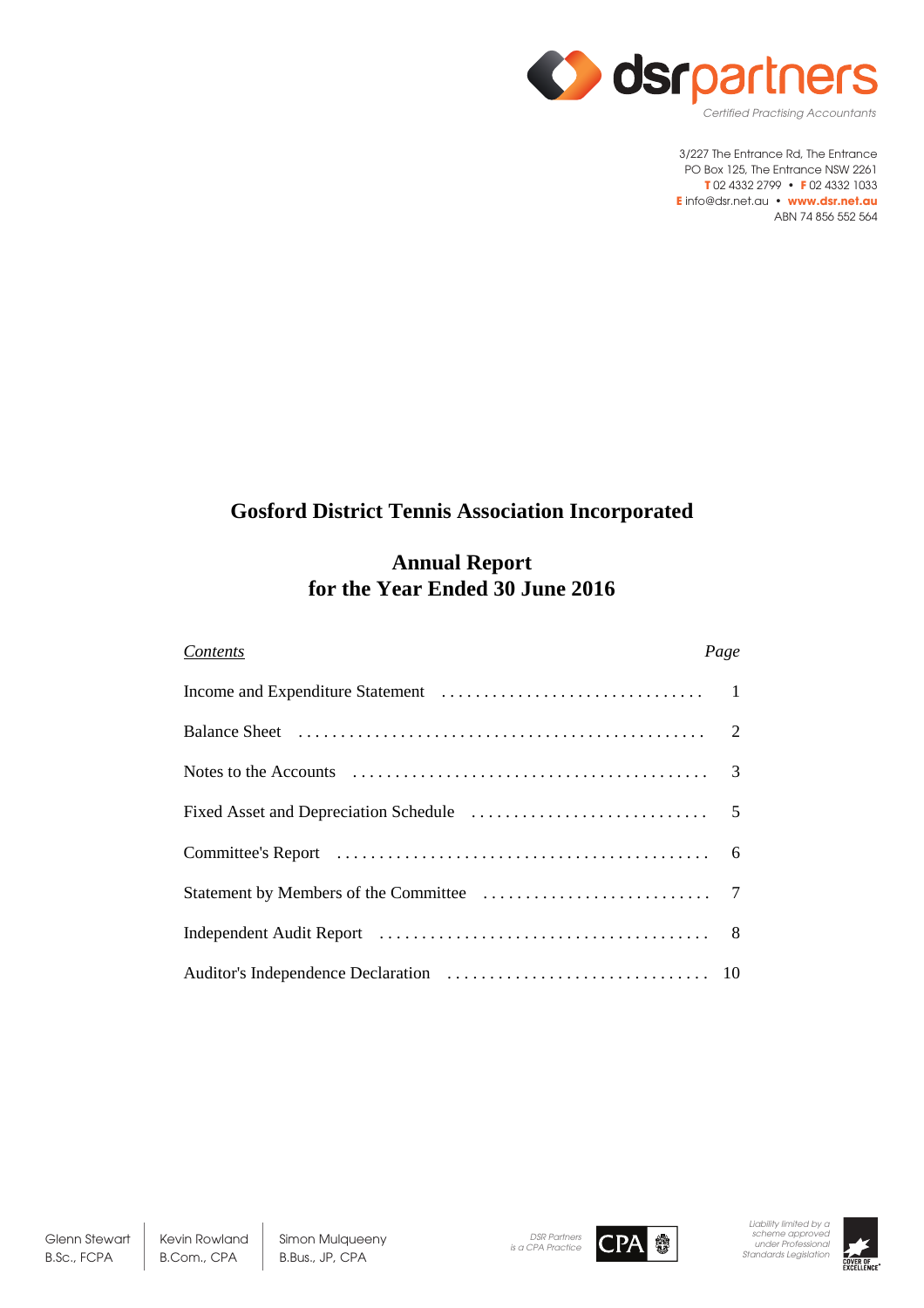# **Gosford District Tennis Association Incorporated Income and Expenditure Statement For the Year ended 30 June 2016**

|                                       | 2016           | 2015    |
|---------------------------------------|----------------|---------|
|                                       | \$             | \$      |
| <b>Revenue</b>                        |                |         |
| Income                                |                |         |
| <b>Administration Fee</b>             | 35,000         | 29,167  |
| Grants/Rebates                        |                | 70,999  |
| License Fee IFS                       | 72,727         | 60,606  |
| <b>Interest Received</b>              |                |         |
| - Other Corporations                  | 1,044          | 2,033   |
| Memberships                           | 3,200          | 2,705   |
| <b>Other Revenue</b>                  |                |         |
| <b>Rent Received</b>                  |                | 18,855  |
| <b>Insurance Recovery</b>             | 1,076          | 3,480   |
| Veteran's Tournament                  |                | 1,764   |
| Profit on Disposal of Stock           |                | 2,072   |
| Loss on Sale of Non-current Assets    |                | (6,900) |
|                                       | 113,047        | 184,781 |
| <b>Expenditure</b>                    |                |         |
| Advertising and Promotion             | 10,597         | 1,580   |
| <b>Auditor's Remuneration</b>         |                |         |
| - Audit & review of financial reports | 1,400          | 1,400   |
| - Other Services                      | 1,060          | 2,365   |
| <b>Bank Charges</b>                   | $\overline{2}$ | 7       |
| <b>Collection Fees</b>                |                | 203     |
| Consultants                           |                | 2,750   |
| Depreciation - Pooled Assets          |                |         |
| - General Pool                        | 3,913          | 2,817   |
| - Long Life Pool                      | 17,743         | 14,205  |
| Donations                             |                | 500     |
| Electricity & Gas                     |                | 151     |
| Event & Meeting Costs                 | 1,011          | 778     |
| <b>Filing Fees</b>                    |                | 44      |
| Honorarium                            | 1,773          | 909     |
| Insurance                             | 3,972          | 3,782   |
| Junior Player Assistance              |                | 994     |
| <b>Legal Costs</b>                    | 960            | 11,726  |
|                                       | 797            | 355     |
| Printing, Stationery & Postage        |                |         |
| Rent & Water                          | 5,054          | 6,688   |
| Repairs & Maintenance                 | 6,489          | 15,712  |
| <b>Stamp Duty</b>                     |                | 2,541   |
| <b>Sundry Expenses</b>                | 113            | 447     |
| Telephone & Internet                  | 632            | 781     |
| Tennis NSW                            | 8,364          | 800     |
| Trophies & Prizes                     |                | 1,312   |
|                                       | 63,880         | 72,847  |
| <b>Profit before Income Tax</b>       | 49,167         | 111,934 |
| <b>Profit after Income Tax</b>        | 49,167         | 111,934 |

*The accompanying notes form part of these financial statements.*

*These financial statements should be read in conjunction with the attached Audit Report.*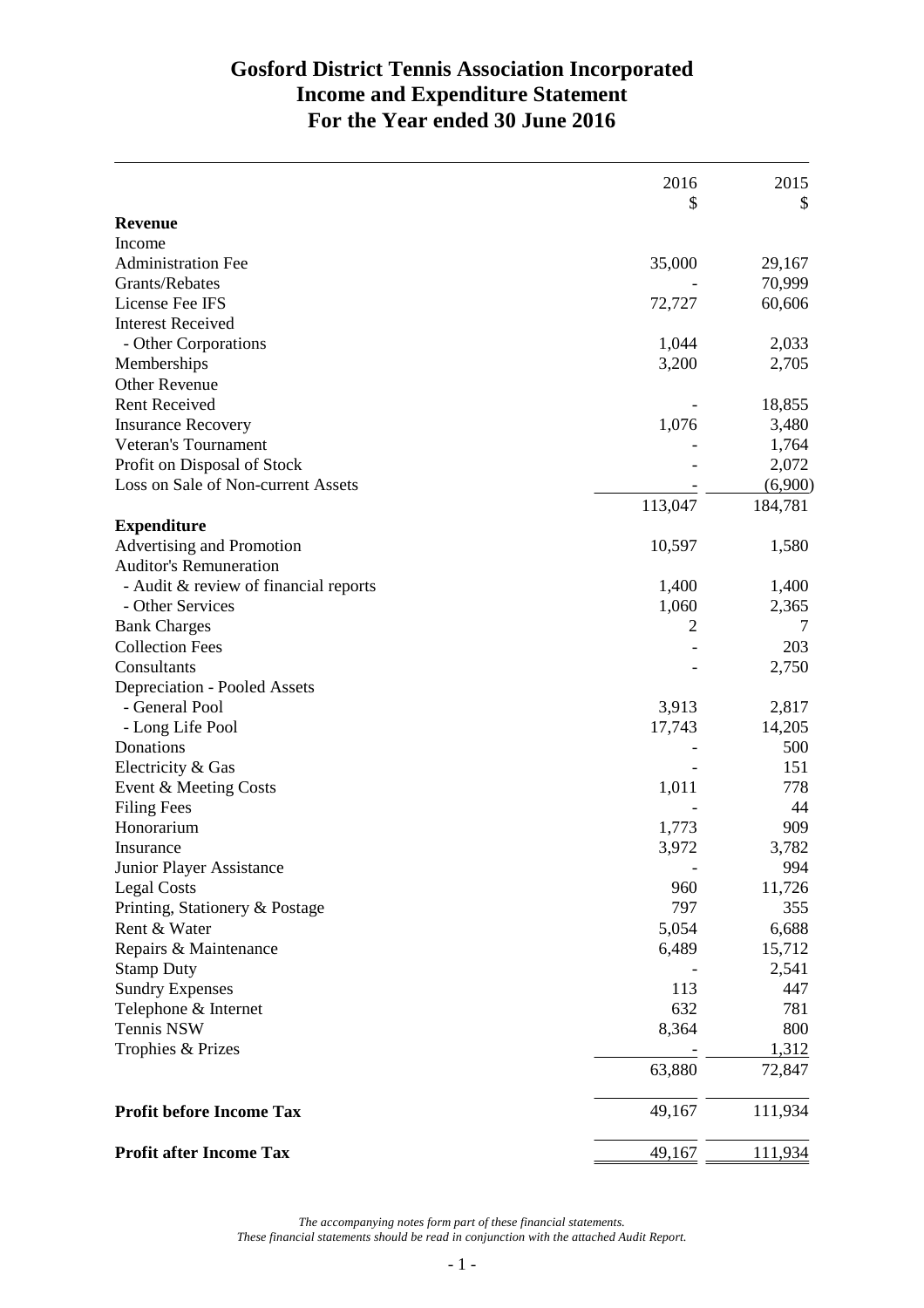# **Gosford District Tennis Association Incorporated Balance Sheet As at 30 June 2016**

|                                    | Note | 2016    | 2015    |
|------------------------------------|------|---------|---------|
|                                    |      | \$      | \$      |
| <b>Current Assets</b>              |      |         |         |
| Cash and Cash Equivalents          |      | 131,653 | 206,655 |
| <b>Trade and Other Receivables</b> | 3    | 7,798   | 9,875   |
| <b>Total Current Assets</b>        |      | 139,451 | 216,530 |
| <b>Non-Current Assets</b>          |      |         |         |
| Property, Plant and Equipment      | 4    | 775,702 | 654,555 |
| <b>Total Non-Current Assets</b>    |      | 775,702 | 654,555 |
| <b>Total Assets</b>                |      | 915,153 | 871,085 |
| <b>Current Liabilities</b>         |      |         |         |
| Trade and Other Payables           | 5    | 500     | 5,598   |
| <b>Total Current Liabilities</b>   |      | 500     | 5,598   |
| <b>Total Liabilities</b>           |      | 500     | 5,598   |
| <b>Net Assets</b>                  |      | 914,653 | 865,487 |
| <b>Equity</b>                      |      |         |         |
| <b>Retained Profits</b>            |      | 914,653 | 865,487 |
| <b>Total Equity</b>                |      | 914,653 | 865,487 |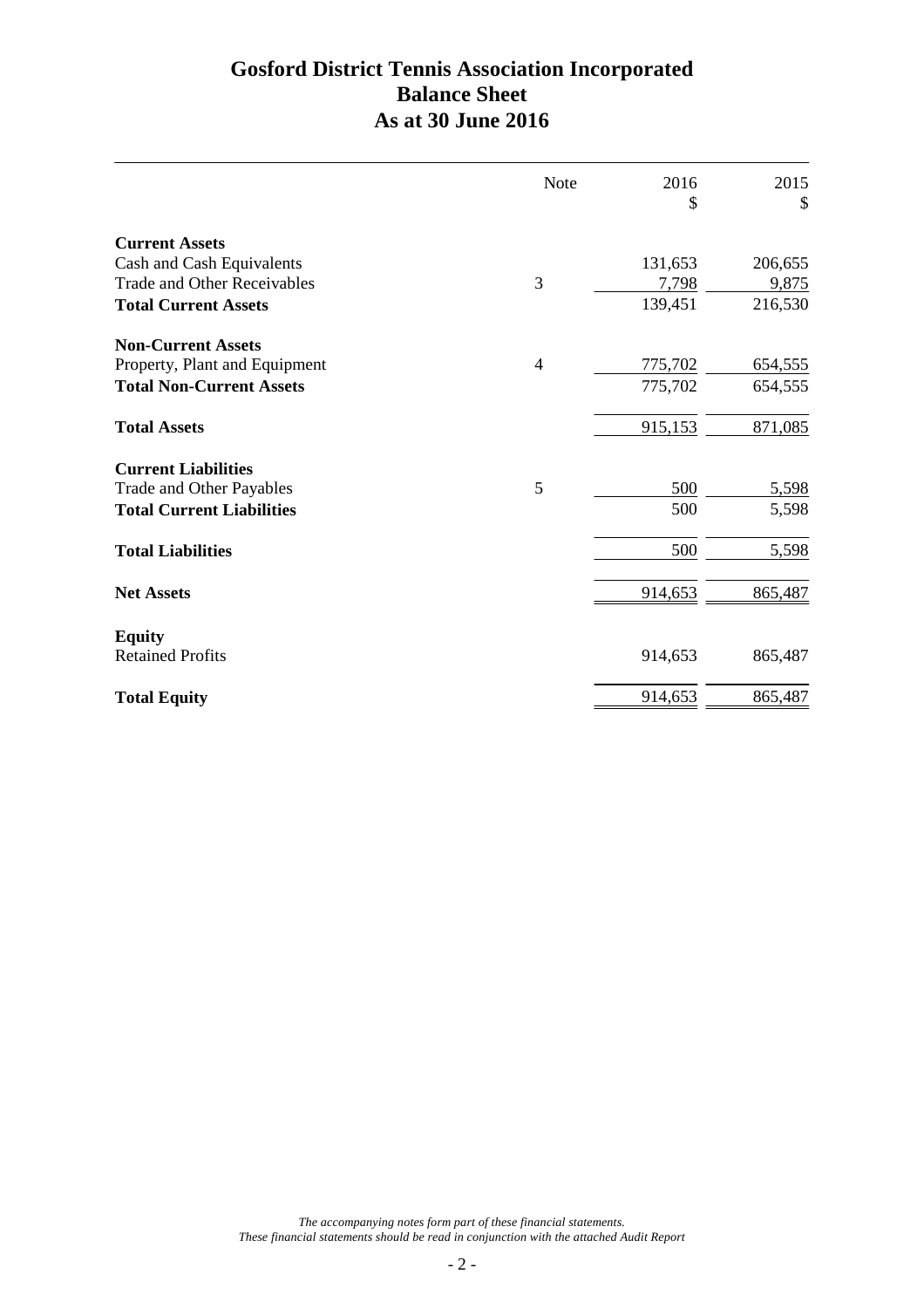## **Gosford District Tennis Association Incorporated Notes to the Financial Statements For the Year ended 30 June 2016**

## 1. **Summary of Significant Accounting Policies**

### (a) **Basis of Preparation**

The financial statements have been prepared on an accruals basis and are based on historical costs unless otherwise stated in the notes. The accounting policies that have been adopted in the preparation of the statements are as follows:

### (b) **Cash and Cash Equivalents**

Cash and cash equivalents comprises cash on hand, demand deposits and short term investments which are readily convertible to known amounts of cash and which are subject to an insignificant risk of change in value.

Bank overdrafts also form part of cash equivalents and presented within current liabilities on the balance sheet.

### (c) **Revenue and Other Income**

Revenue is measured at the value of the consideration received or receivable after taking into account any trade discounts and volume rebates allowed. For this purpose, deferred consideration is not discounted to present values when recognising revenue.

Interest revenue is recognised using the effective interest method, which for floating rate financial assets is the rate inherent in the instrument.

All revenue is stated net of the amount of goods and services tax (GST).

### (d) **Goods and Services Tax (GST)**

Revenues, expenses and assets are recognised net of the amount of GST, except where the amount of GST incurred is not recoverable from the Australian Taxation Office (ATO). In these circumstances, the GST is recognised as part of the cost of acquisition of the asset or as part of an item of the expense.

Receivables and payables are stated inclusive of the amount of GST receivable or payable. The net amount of GST recoverable from, or payable to, the ATO is included with other receivables or payables in the balance sheet.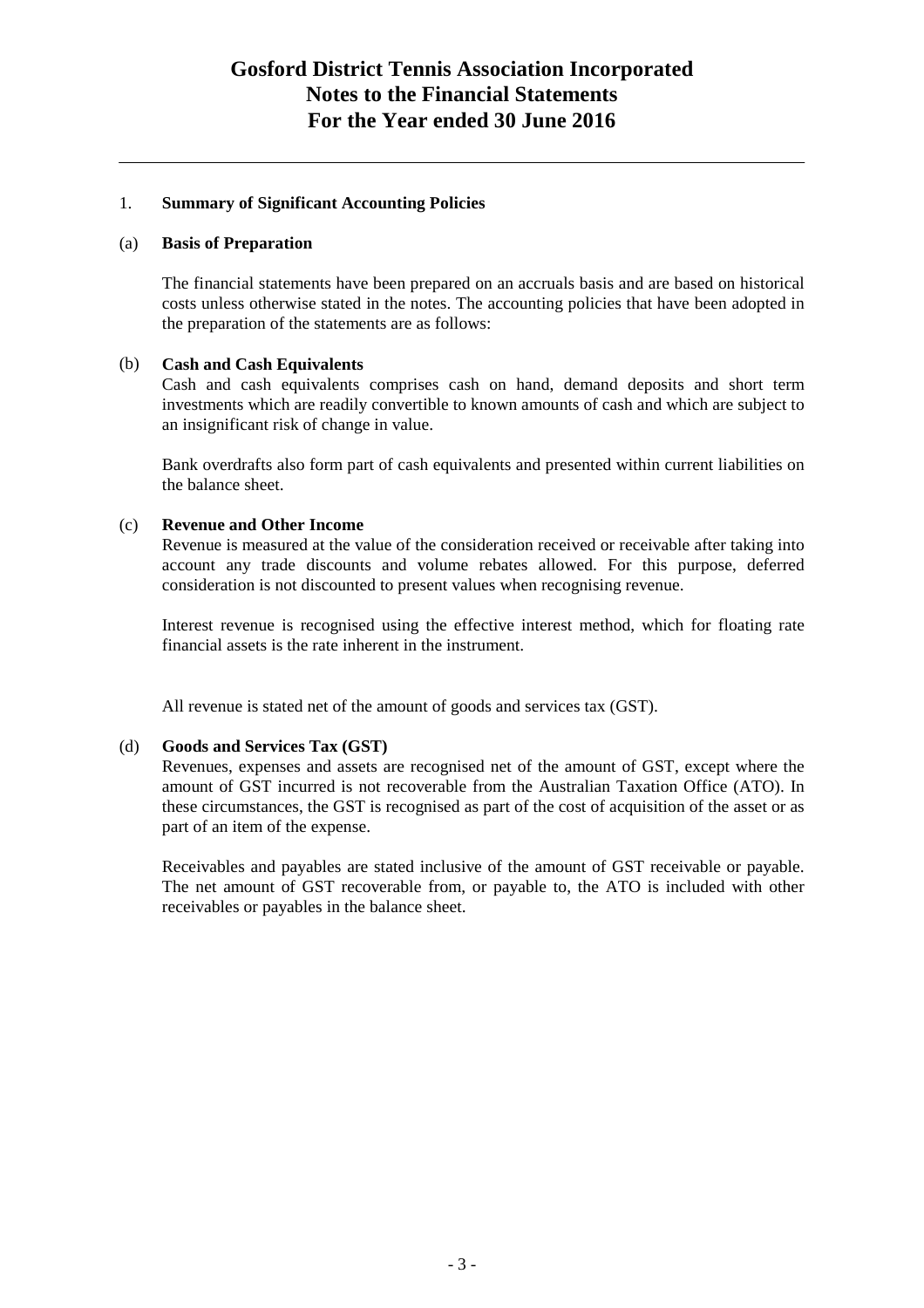# **Gosford District Tennis Association Incorporated Notes to the Financial Statements For the Year ended 30 June 2016**

|    |                                                | 2016<br>\$     | 2015<br>\$   |
|----|------------------------------------------------|----------------|--------------|
|    |                                                |                |              |
| 2. | <b>Cash and Cash Equivalents</b>               |                |              |
|    | Cash at Bank - Bendigo Club Cheque Account     | 29,227         | 6,479        |
|    | Cash at Bank - Bendigo Cash Management Account | 102,424        | 200,094      |
|    | Cash at Bank - Bendigo Tournament Account      |                | 82           |
|    |                                                | 131,653        | 206,655      |
| 3. | <b>Trade and Other Receivables</b>             |                |              |
|    | <b>Current</b>                                 |                |              |
|    | <b>Trade Debtors</b>                           |                | 9,875        |
|    | Provision for GST                              | 7,798<br>7,798 | 9,875        |
|    |                                                |                |              |
|    | <b>Total Trade and Other Receivables</b>       | 7,798          | 9,875        |
| 4. | <b>Property, Plant &amp; Equipment</b>         |                |              |
|    | <b>General Pool</b>                            | 12,938         | 9,239        |
|    |                                                | 12,938         | 9,239        |
|    | Long Life Pool                                 | 762,764        | 645,316      |
|    |                                                | 762,764        | 645,316      |
|    | Total Property, Plant & Equipment              | 775,702        | 654,555      |
| 5. | <b>Trade and Other Payables</b>                |                |              |
|    | <b>Current</b>                                 |                |              |
|    | <b>Trade Creditors</b>                         |                | 4,141        |
|    | <b>Other Creditors</b>                         |                |              |
|    | - IFS Deposit Bond                             | 500            | 500          |
|    | Provision for GST                              | 500            | 957<br>5,598 |
|    |                                                |                |              |
|    | <b>Total Trade and Other Payables</b>          | 500            | 5,598        |
|    |                                                |                |              |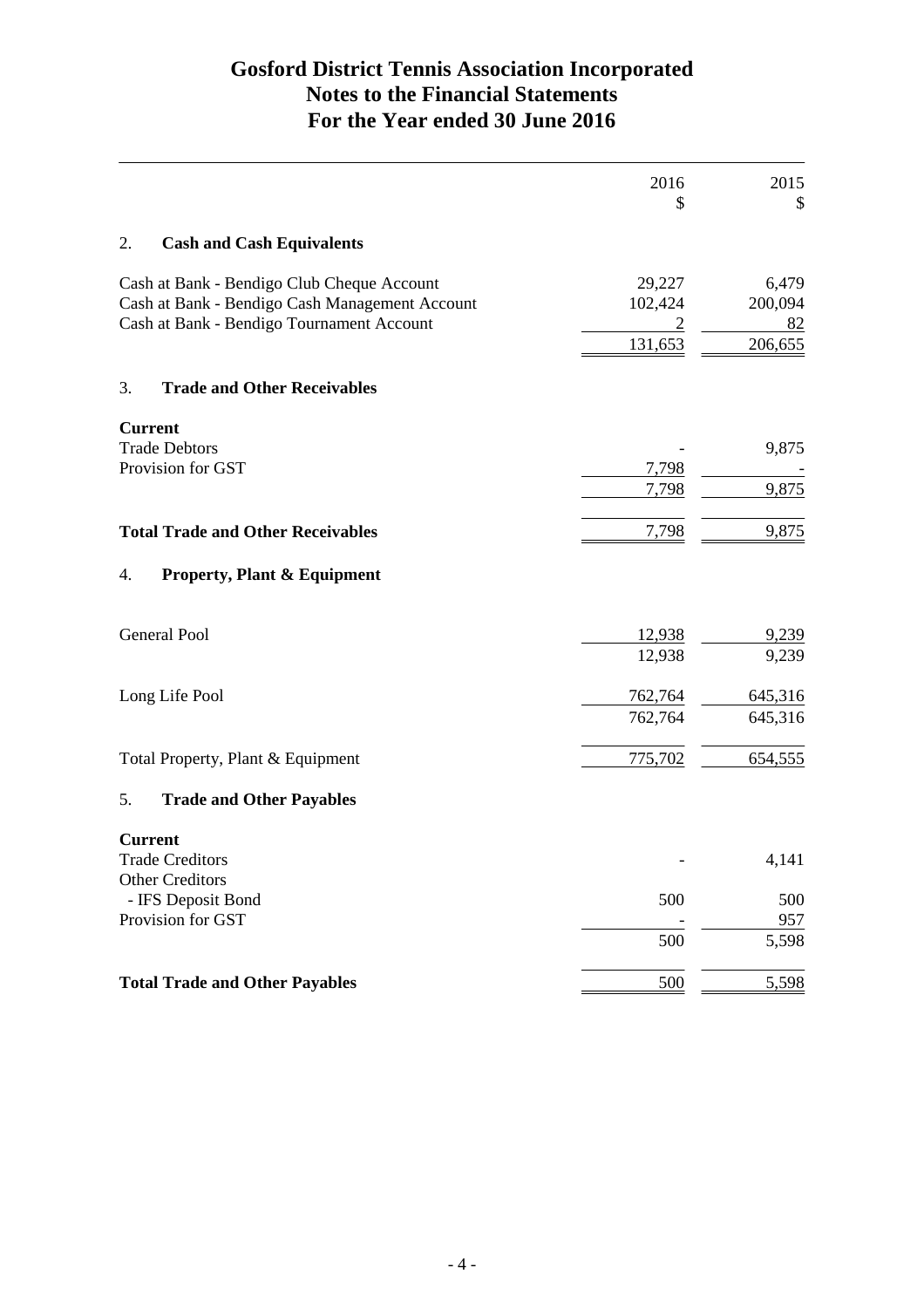## **Gosford District Tennis Association Incorporated Fixed Asset and Depreciation Schedule For the Period Ended 30 June 2016**

|                               | Private | Cost    | Cost  | Opening<br>W.D.V | Additions | Gain/Loss<br>on | Capital | $---$ Depreciation $---$ |               | Accum<br>Deprec | Closing<br>W.D.V |
|-------------------------------|---------|---------|-------|------------------|-----------|-----------------|---------|--------------------------|---------------|-----------------|------------------|
| Asset                         | Use     | Price   | Limit | 01/07/2015       | Disposals | Disposal        | Gains   | Rate                     | <sup>\$</sup> | 30/06/2016      | 30/06/2016       |
| <b>General Pool (STS)</b>     |         |         |       |                  |           |                 |         |                          |               |                 |                  |
| 3 Shade Units                 |         | 3,174   |       | 317              |           |                 |         | 30.0% DV                 | 95            | 2,952           | 222              |
| Committee Room Airconditioner |         | 1,591   |       | 227              |           |                 |         | 30.0% DV                 | 68            | 1,432           | 159              |
| Macbook Pro Laptop            |         | 1,636   |       | 477              |           |                 |         | 30.0% DV                 | 143           | 1,302           | 334              |
| Card Printer                  |         | 1,895   |       | 552              |           |                 |         | 30.0% DV                 | 166           | 1,509           | 386              |
| 2 LED TV's                    |         | 1,586   |       | 661              |           |                 |         | 30.0% DV                 | 198           | 1,123           | 463              |
| 2 Framed Memorabillia Boards  |         | 855     |       | 508              |           |                 |         | 30.0% DV                 | 152           | 499             | 356              |
| <b>Hot Water Service</b>      |         | 3,296   |       | 1,961            |           |                 |         | 30.0% DV                 | 588           | 1,923           | 1,373            |
| Fire Equipment                |         | 550     |       | 467              |           |                 |         | 30.0% DV                 | 140           | 223             | 327              |
| New Honour Boards             |         | 4,789   |       | 4,070            |           |                 |         | 30.0% DV                 | 1,221         | 1,940           | 2,849            |
| New Honour Boards             |         |         |       |                  | 7,612     |                 |         | 15.0% DV                 | 1,142         | 1,142           | 6,470            |
| Sub-total                     |         | 19,372  |       | 9,240            | 7,612     |                 |         |                          | 3,913         | 14,045          | 12,939           |
| Long Life Pool (STS)          |         |         |       |                  |           |                 |         |                          |               |                 |                  |
| Property Improvements         |         | 358,057 |       | 358,057          |           |                 |         | 0.0%                     | $\mathbf{0}$  | $\mathbf{0}$    | 358,057          |
| Office & Garage Refurbishment |         | 31,558  |       | 22,619           |           |                 |         | 5.0% DV                  | 1,131         | 10,070          | 21,488           |
| Shadecloth Court 11           |         | 2,900   |       | 2,424            |           |                 |         | 5.0% DV                  | 121           | 597             | 2,303            |
| <b>Ausdeck Awning</b>         |         | 12,920  |       | 10,801           |           |                 |         | 5.0% DV                  | 540           | 2,659           | 10,261           |
| Court Upgrades                |         | 230,408 |       | 202,745          |           |                 |         | 5.0% DV                  | 10,137        | 37,800          | 192,608          |
| Landscaping                   |         | 15,982  |       | 14,803           |           |                 |         | 5.0% DV                  | 740           | 1,919           | 14,063           |
| Fencing Courts 1-4            |         | 5,960   |       | 5,811            |           |                 |         | 5.0% DV                  | 291           | 440             | 5,520            |
| Club House Bench              |         | 7,591   |       | 7,401            |           |                 |         | 5.0% DV                  | 370           | 560             | 7,031            |
| Club House Improvements       |         | 21,185  |       | 20,655           |           |                 |         | 5.0% DV                  | 1,033         | 1,563           | 19,622           |
| Courts 1 - 4 Resurfacing      |         |         |       |                  | 82,227    |                 |         | 2.5% DV                  | 2,056         | 2,056           | 80,171           |
| <b>Court Fencing</b>          |         |         |       |                  | 52,964    |                 |         | 2.5% DV                  | 1,324         | 1,324           | 51,640           |
| Sub-total                     |         | 686,561 |       | 645,316          | 135,191   |                 |         |                          | 17,743        | 58,988          | 762,764          |
| <b>Total</b>                  |         | 705,933 |       | 654,556          | 142,803   |                 |         |                          | 21,656        | 73,033          | 775,703          |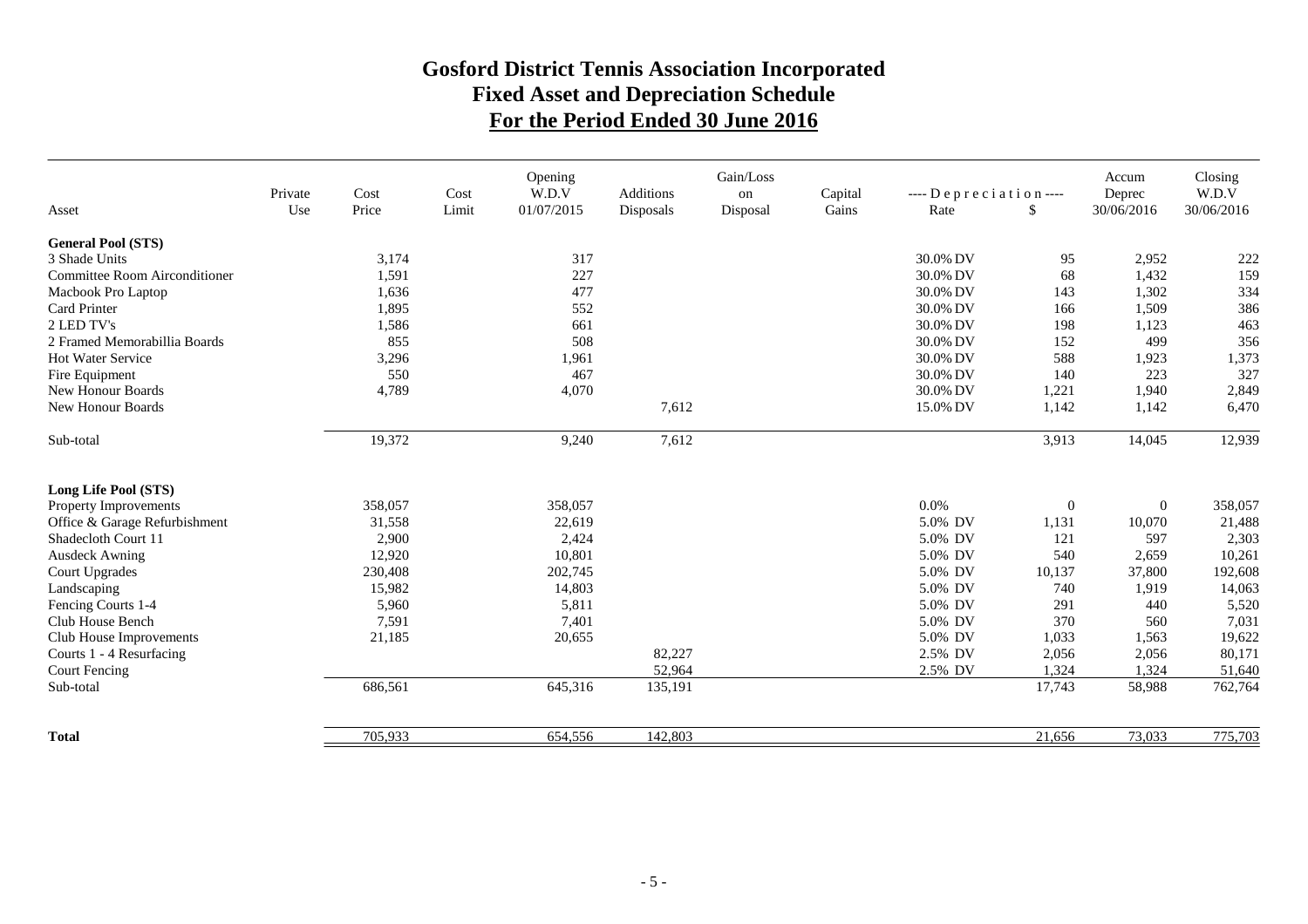## **Gosford District Tennis Association Incorporated Committee's Report**

Your committee members submit the financial report of the Gosford District Tennis Association Incorporated, for the financial year ended 30 June 2016.

#### **Committee Members**

The names of committee members throughout the year and at the date of this report are: Rob Eldridge Hadrian Callum Fiona Weinert Tony Haworth Connie Spence Del Campbell Lynne Buchanan Sharon Mitchell Yvonne Alison Peter Campbell Rob De Vivo Damian Jordan Chris Lees

#### **Principal Activities**

The principal activities of the association during the financial year were:; To sponsor and promote tennis within the boundaries of the Association.

#### **Significant Changes**

No significant change in the nature of these activities occurred during the year.

#### **Operating Result**

The Profit after providing for income tax for the year ended 30 June 2016 amounted to \$49,167.

### **Auditor's Independence Declaration**

Section 307C of the Corporations Act 2001 requires the company's auditors, DSR Partners, to provide the directors with an Independence Declaration in relation to the review of the financial statements. The Independence Declaration forms part of the financial statements.

Signed in accordance with a resolution of the Members of the Committee.

.............................. Rob Eldridge

...............................

Tony Haworth

Dated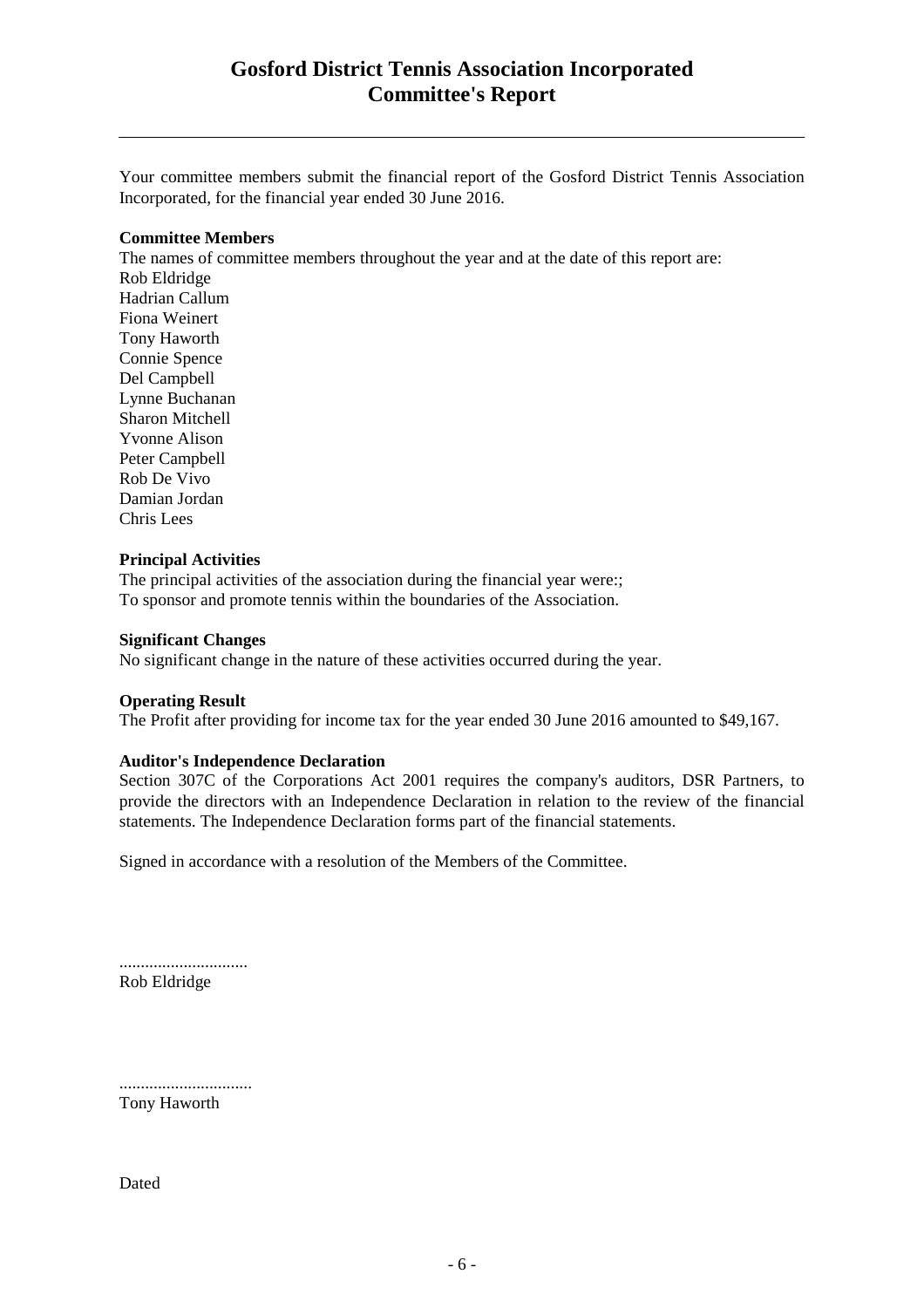## **Gosford District Tennis Association Incorporated Statement by Members of the Committee**

The committee has determined that the association is not a reporting entity and that this special purpose financial report should be prepared in accordance with the accounting policies outlined in Note 1 to the financial statements.

In the opinion of the committee as set out in the accompanying financial report;

- 1. Presents a true and fair view of the financial position of Gosford District Tennis Association Incorporated as at 30 June 2016 and its performance for the year ended on that date.
- 2. At the date of this statement, there are reasonable grounds to believe that Gosford District Tennis Association Incorporated will be able to pay its debts as and when they fall due.

This statement is made in accordance with a resolution of the Committee and is signed for and on behalf of the Committee by:

...................................................... President: Rob Eldridge

...................................................... Treasurer: Tony Haworth

Dated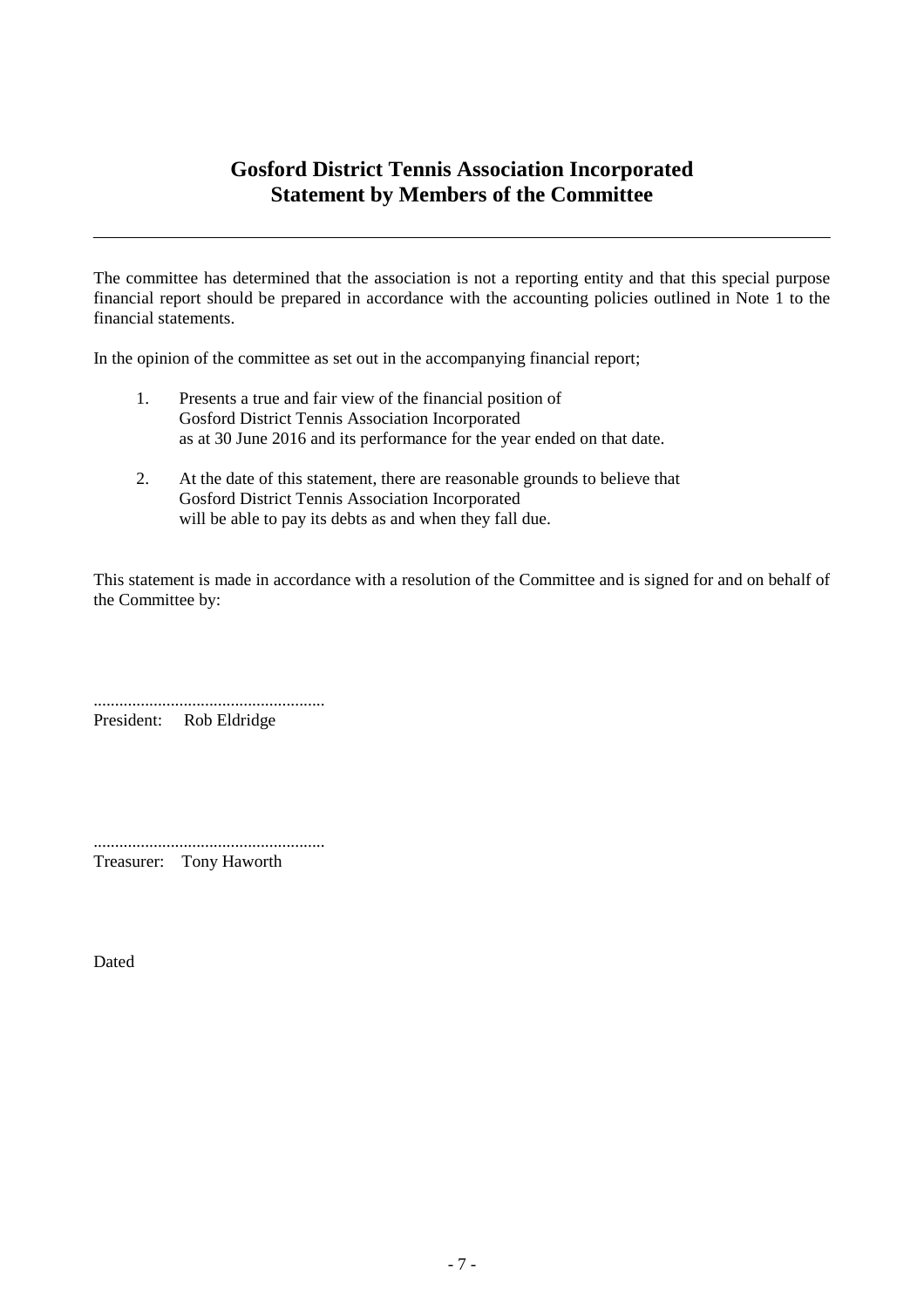

# **Independent Audit Report to the Members of Gosford District Tennis Association Incorporated**

## **Report on the Financial Report**

We have audited the accompanying financial report, being a special purpose financial report, of Gosford District Tennis Association Incorporated (the association), which comprises the balance sheet as at 30 June 2016, and the income statement, a summary of significant accounting policies, other explanatory notes and the statement by members of the committee.

## Committee's Responsibility for the Financial Report

The committee of the association is responsible for the preparation and fair presentation of the financial report and have determined that the accounting policies described in Note 1 to the financial statements, which form part of the financial report, are consistent with the financial reporting requirements of the Associations Incorporation Act NSW. and are appropriate to meet the needs of the members. The committee's responsibilities also include establishing and maintaining internal control relevant to the preparation and fair presentation of the financial report that is free from material misstatement, whether due to fraud or error; selecting and applying appropriate accounting policies; and making accounting estimates that are reasonable in the circumstances.

### Auditor's Responsibility

Our responsibility is to express an opinion on the financial report based on our audit. No opinion is expressed as to whether the accounting policies used, as described in Note 1, are appropriate to meet the needs of the members. We conducted our audit in accordance with Australian Auditing Standards. These Auditing Standards require that we comply with relevant ethical requirements relating to audit engagements and plan and perform the audit to obtain reasonable assurance whether the financial report is free from material misstatement.

An audit involves performing procedures to obtain audit evidence about the amounts and disclosures in the financial report. The procedures selected depend on the auditor's judgment, including the assessment of the risks of material misstatement of the financial report, whether due to fraud or error. In making those risk assessments, the auditor considers internal control relevant to the entity's preparation and fair presentation of the financial report in order to design audit procedures that are appropriate in the circumstances, but not for the purpose of expressing an opinion on the effectiveness of the entity's internal control. An audit also includes evaluating the appropriateness of accounting policies used and the reasonableness of accounting estimates made by the committee, as well as evaluating the overall presentation of the financial report.

The financial report has been prepared for distribution to members for the purpose of fulfilling the committee's financial reporting under the Associations Incorporation Act NSW. We disclaim any assumption of responsibility for any reliance on this report or on the financial report to which it relates to any person other than the members, or for any purpose other than

Kevin Rowland B.Com., CPA

Simon Mulqueeny B.Bus., JP, CPA





*Liability limited by a scheme approved under Professional Standards Legislation*

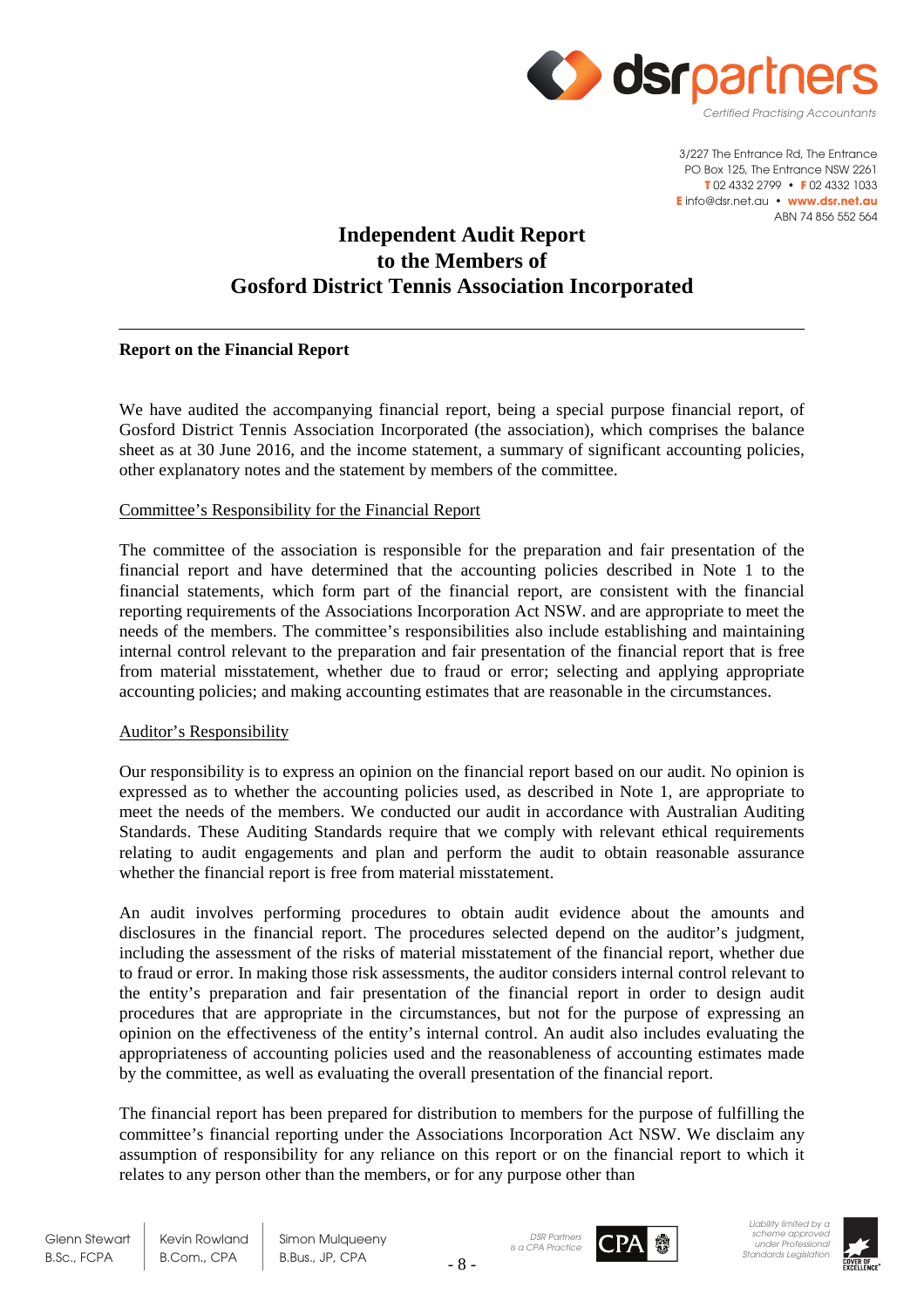

## **Independent Audit Report to the Members of Gosford District Tennis Association Incorporated**

that for which it was prepared.

We believe that the audit evidence we have obtained is sufficient and appropriate to provide a basis for our audit opinion.

Independence

In conducting our audit, we have complied with the independence requirements of Australian professional ethical pronouncements.

### Auditor's Opinion

In our opinion, the financial report of Gosford District Tennis Association Incorporated presents fairly, in all material respects the financial position of Gosford District Tennis Association Incorporated as of 30 June 2016 and of its financial performance for the year then ended in accordance with the accounting policies described in Note 1 to the financial statements.

Glenn Stewart DSR Partners

Glean Stewart

Dated this..19th..day of......September 2016